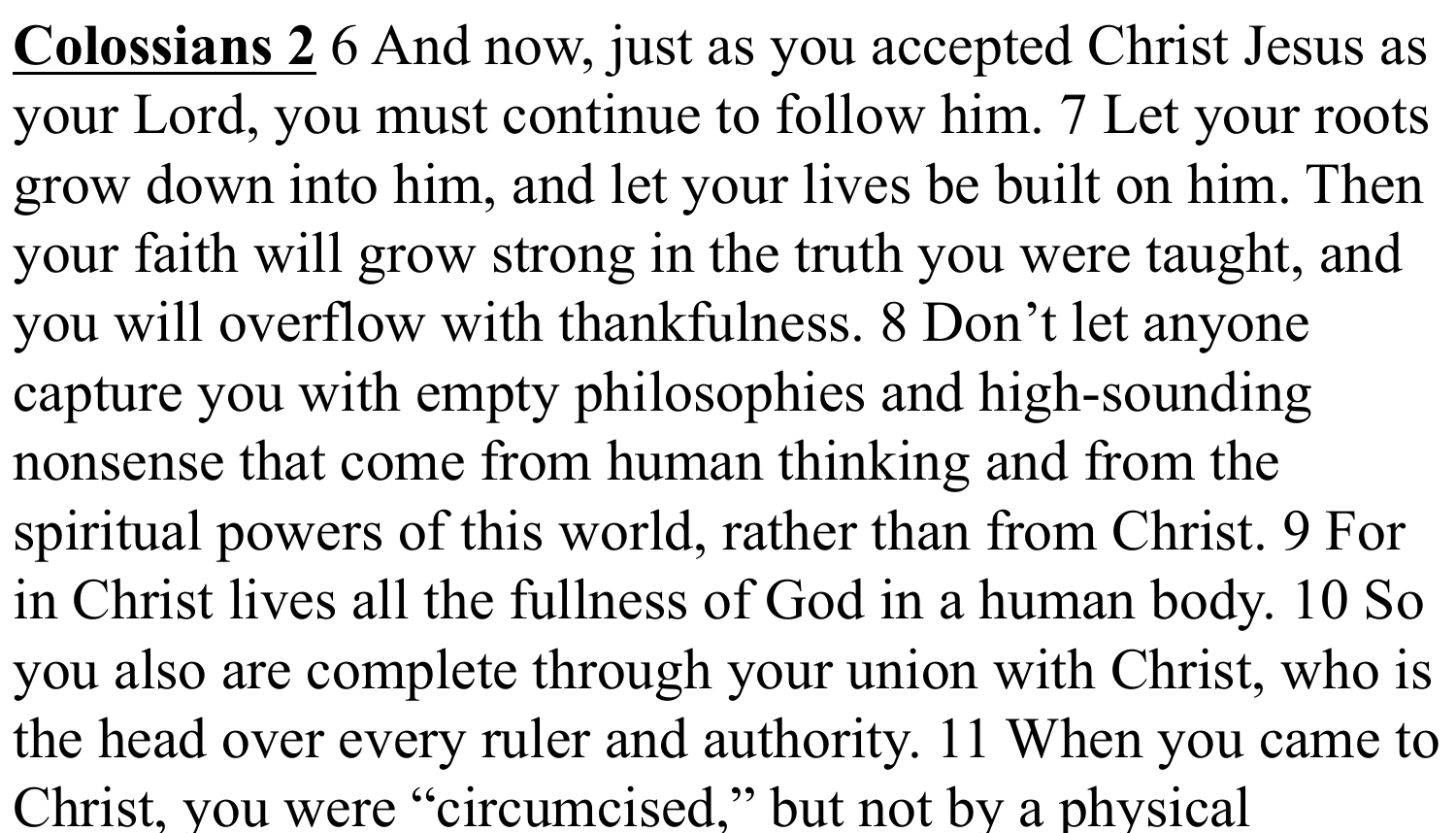procedure. Christ performed a spiritual circumcision—the cutting away of your sinful nature. 12 For you were buried with Christ when you were baptized. And with him you were raised to new life because you trusted the mighty power of God, who raised Christ from the dead. 13 You were dead because of your sins and because your sinful nature was not yet cut away. Then God made you alive with Christ, for he forgave all our sins. 14 He canceled the record of the charges against us and took it away by nailing it to the cross. 15 In this way, he disarmed the spiritual rulers and authorities. He shamed them publicly by his victory over them on the cross.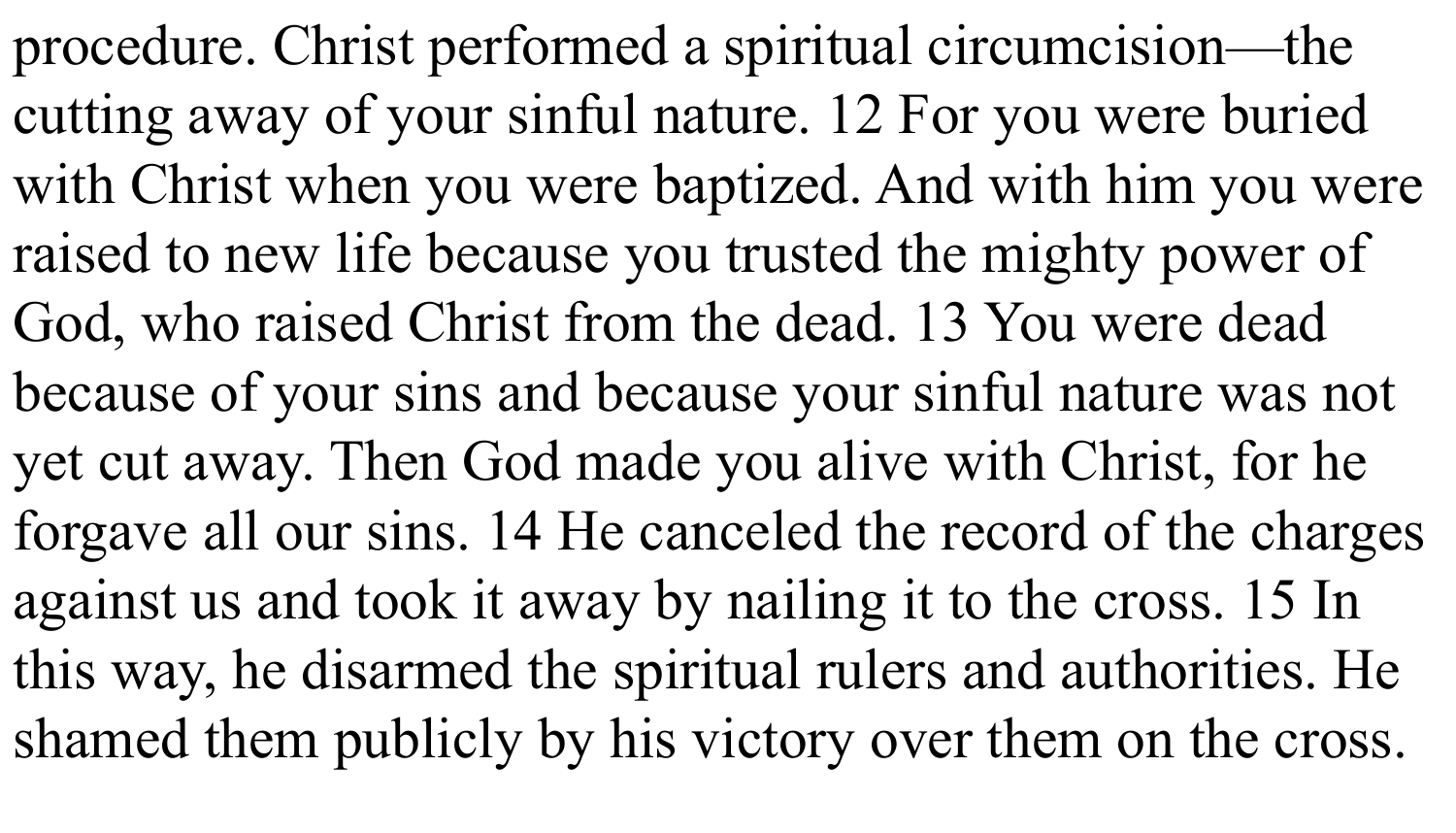**John 4** 7 Soon a Samaritan woman came to draw water, and Jesus said to her, "Please give me a drink." 8 He was alone at the time because his disciples had gone into the village to buy some food. 9 The woman was surprised, for Jews refuse to have anything to do with Samaritans. She said to Jesus, "You are a Jew, and I am a Samaritan woman. Why are you asking me for a drink?" 10 Jesus replied, "If you only knew the gift God has for you and who you are speaking to, you would ask me, and I would give you living water." 11 "But sir, you don't have a rope or a bucket," she said, "and this well is very deep. Where would you get this living water? 12 And besides, do you think you're greater than our ancestor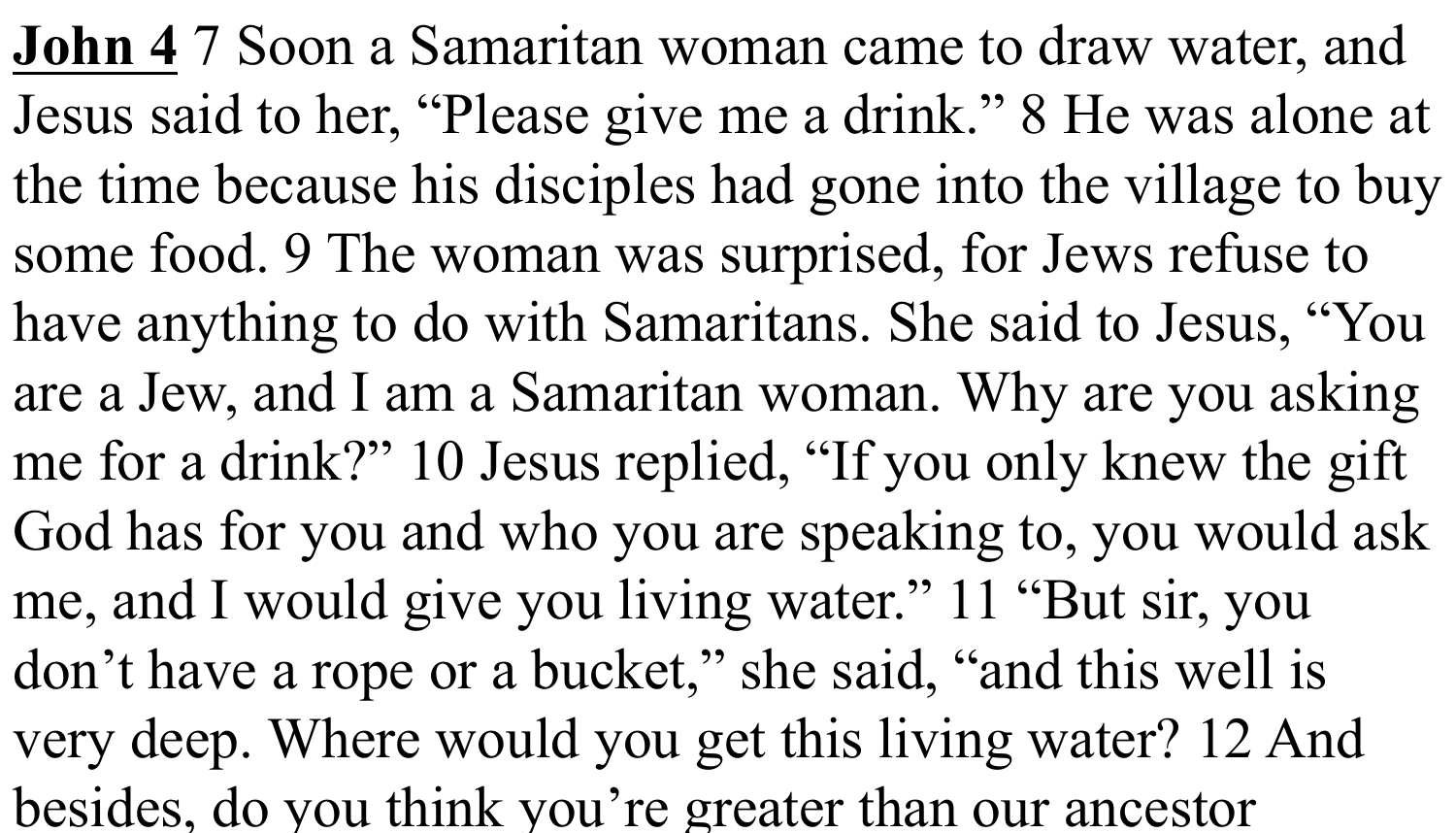Jacob, who gave us this well? How can you offer better water than he and his sons and his animals enjoyed?" 13 Jesus replied, "Anyone who drinks this water will soon become thirsty again. 14 But those who drink the water I give will never be thirsty again. It becomes a fresh, bubbling spring within them, giving them eternal life." 15 "Please, sir," the woman said, "give me this water! Then I'll never be thirsty again, and I won't have to come here to get water." 16 "Go and get your husband," Jesus told her. 17 "I don't have a husband," the woman replied. Jesus said, "You're right! You don't have a husband— 18 for you have had five husbands,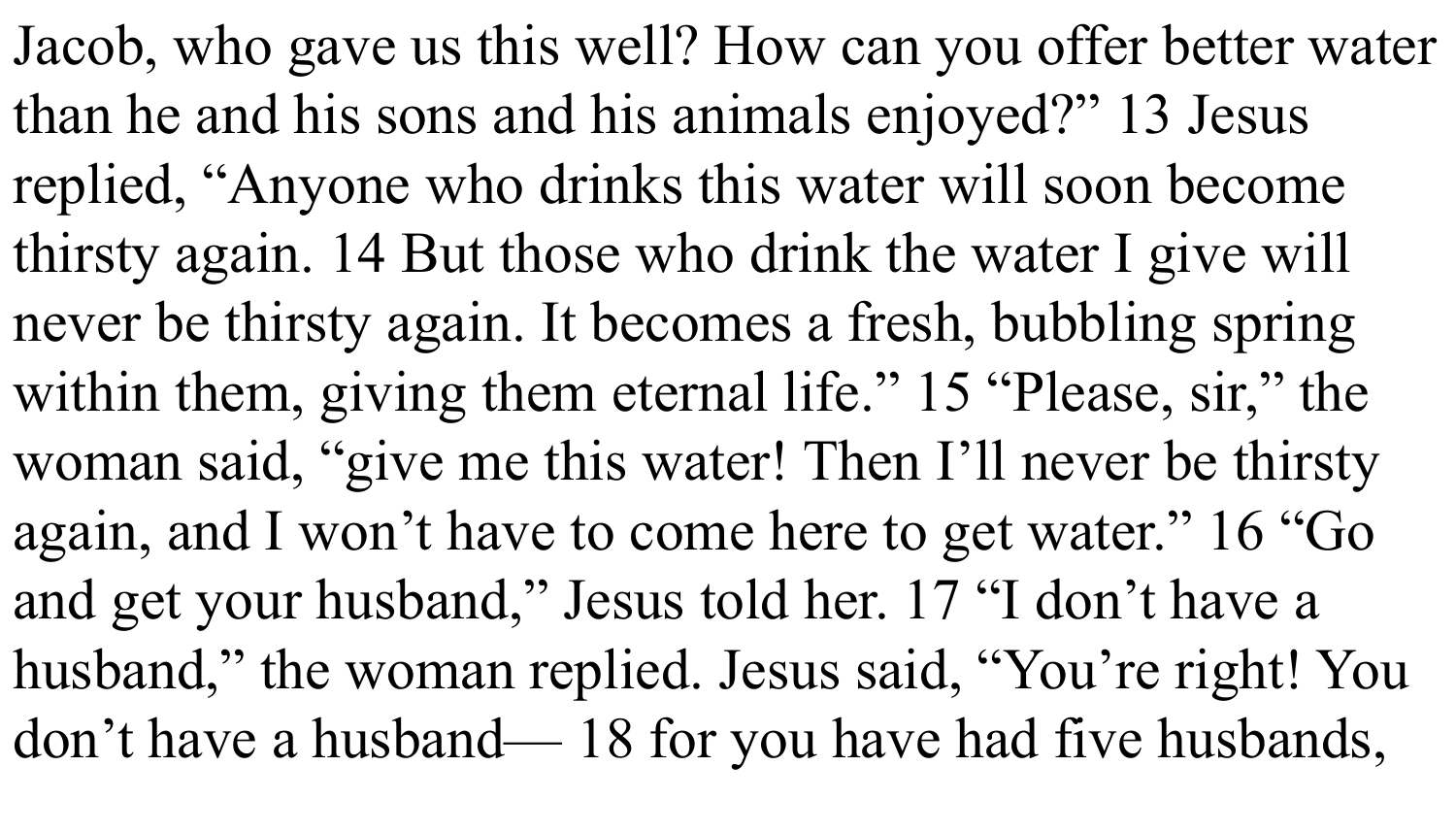and you aren't even married to the man you're living with now. You certainly spoke the truth!" 19 "Sir," the woman said, "you must be a prophet. 20 So tell me, why is it that you Jews insist that Jerusalem is the only place of worship, while we Samaritans claim it is here at Mount Gerizim, where our ancestors worshiped?" 21 Jesus replied, "Believe me, dear woman, the time is coming when it will no longer matter whether you worship the Father on this mountain or in Jerusalem. 22 You Samaritans know very little about the one you worship, while we Jews know all about him, for salvation comes through the Jews. 23 But the time is coming —indeed it's here now—when true worshipers will worship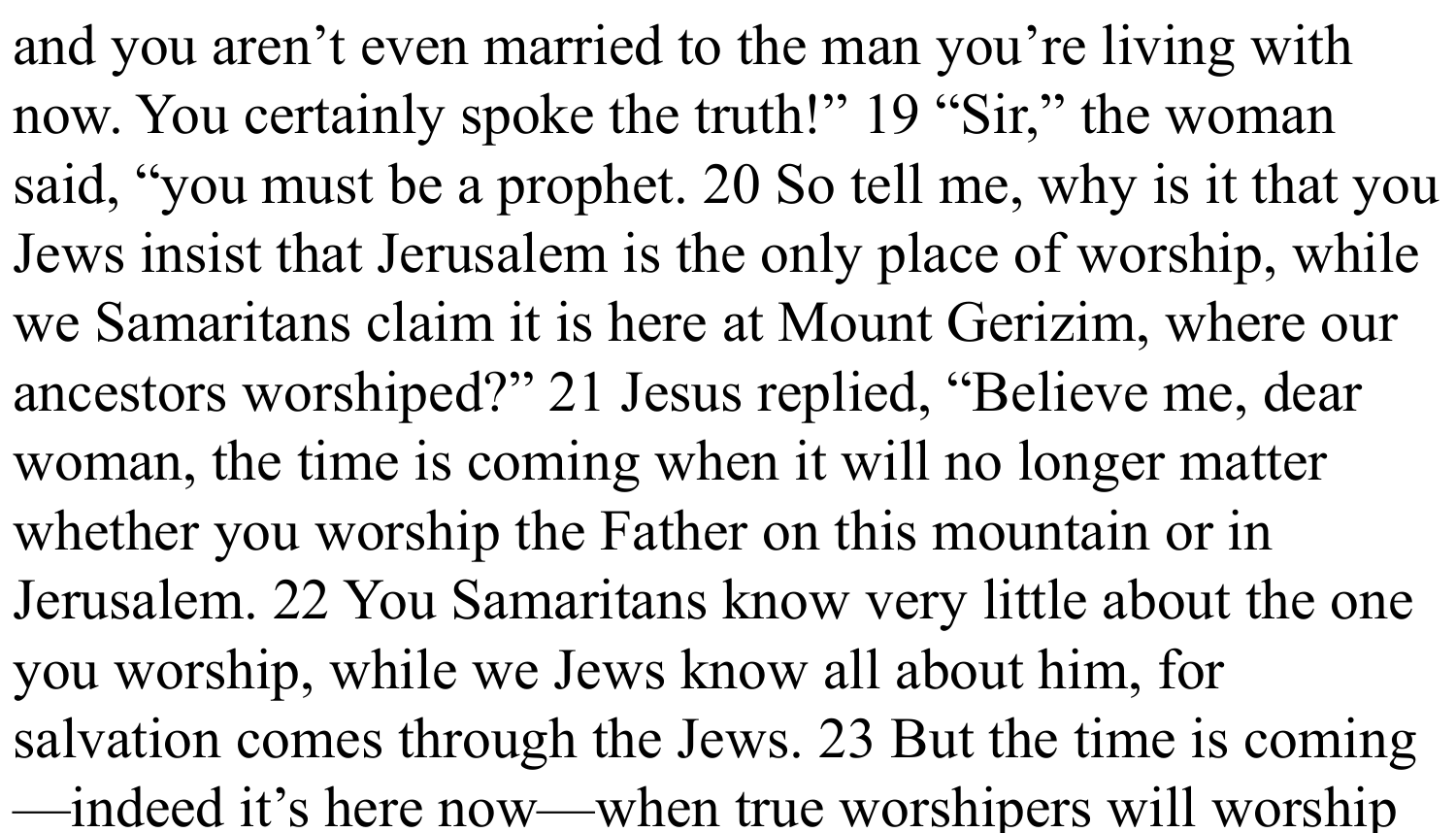the Father in spirit and in truth. The Father is looking for those who will worship him that way. 24 For God is Spirit, so those who worship him must worship in spirit and in truth." 25 The woman said, "I know the Messiah is coming—the one who is called Christ. When he comes, he will explain everything to us." 26 Then Jesus told her, "I AM the Messiah!"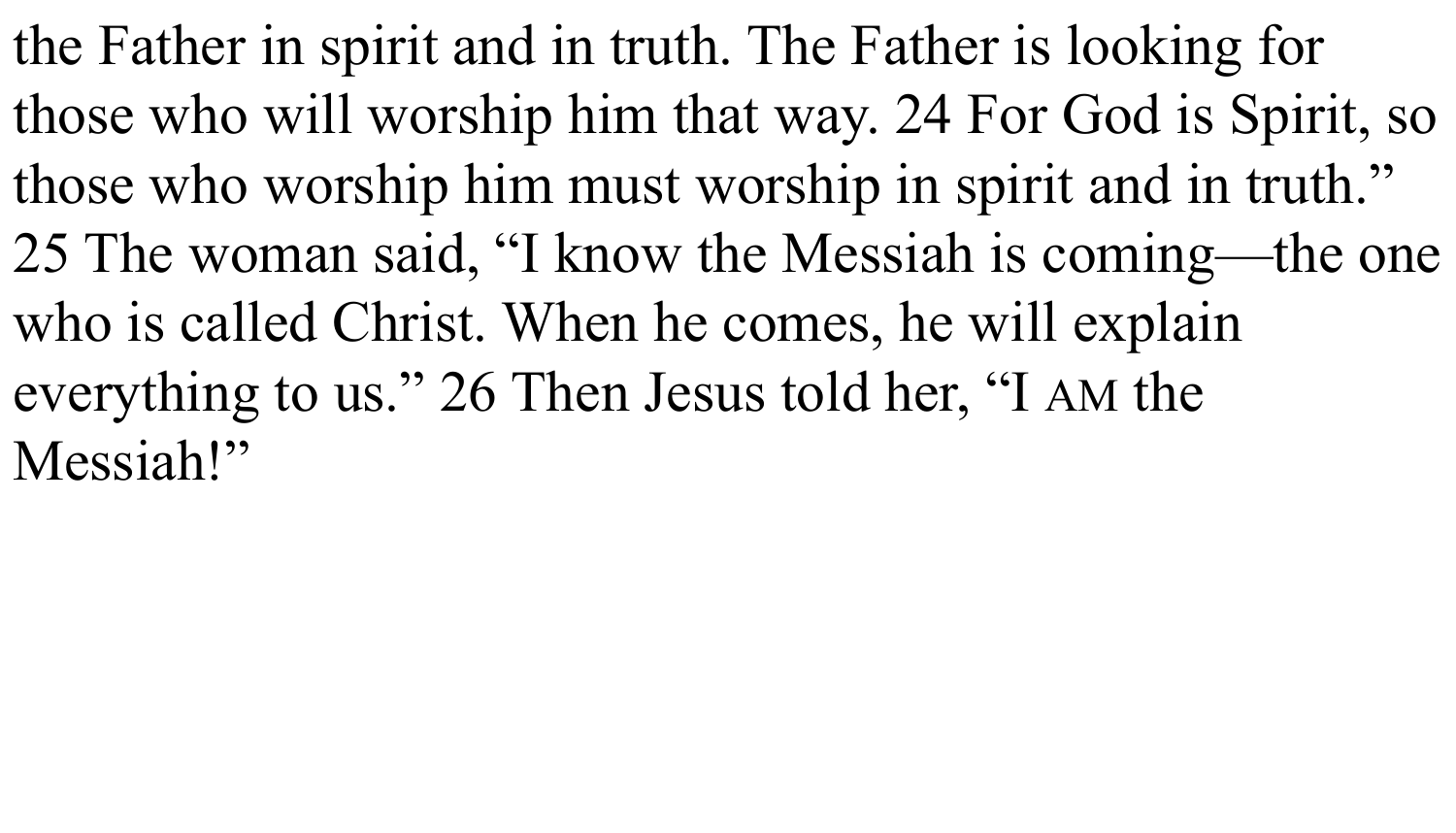**Luke 4** 14 Then Jesus returned to Galilee, filled with the Holy Spirit's power. Reports about him spread quickly through the whole region. 15 He taught regularly in their synagogues and was praised by everyone. 16 When he came to the village of Nazareth, his boyhood home, he went as usual to the synagogue on the Sabbath and stood up to read the Scriptures. 17 The scroll of Isaiah the prophet was handed to him. He unrolled the scroll and found the place where this was written: 18 *"The Spirit of the LORD is upon me, for he*  has anointed me to bring Good News to the poor. He has sent me to proclaim that captives will be released, that the blind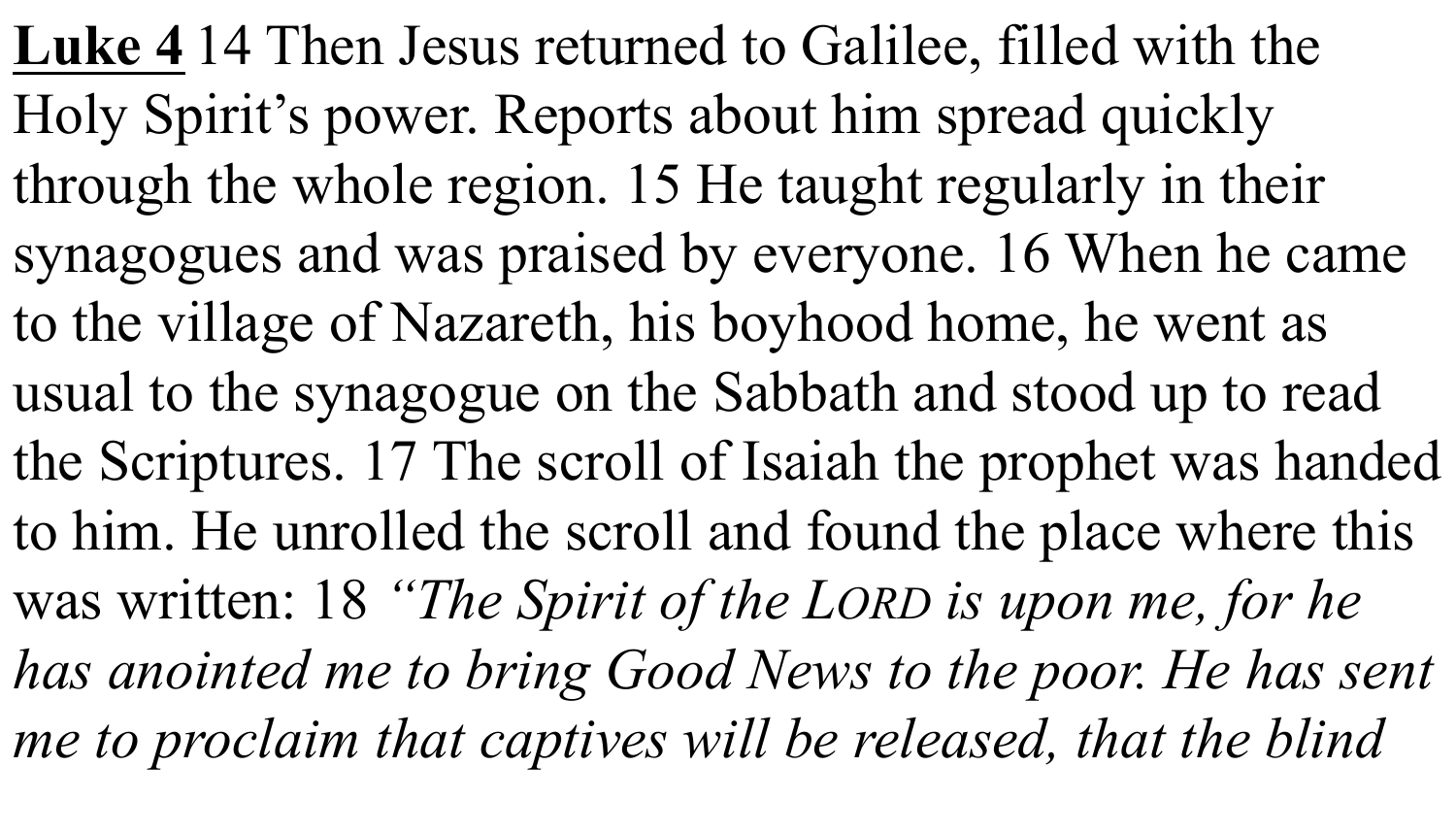will see, that the oppressed will be set free, 19 and that the *time of the LORD's favor has come.(Is 61:1-2)"* 20 He rolled up the scroll, handed it back to the attendant, and sat down. All eyes in the synagogue looked at him intently. 21 Then he began to speak to them. "The Scripture you've just heard has been fulfilled this very day!"